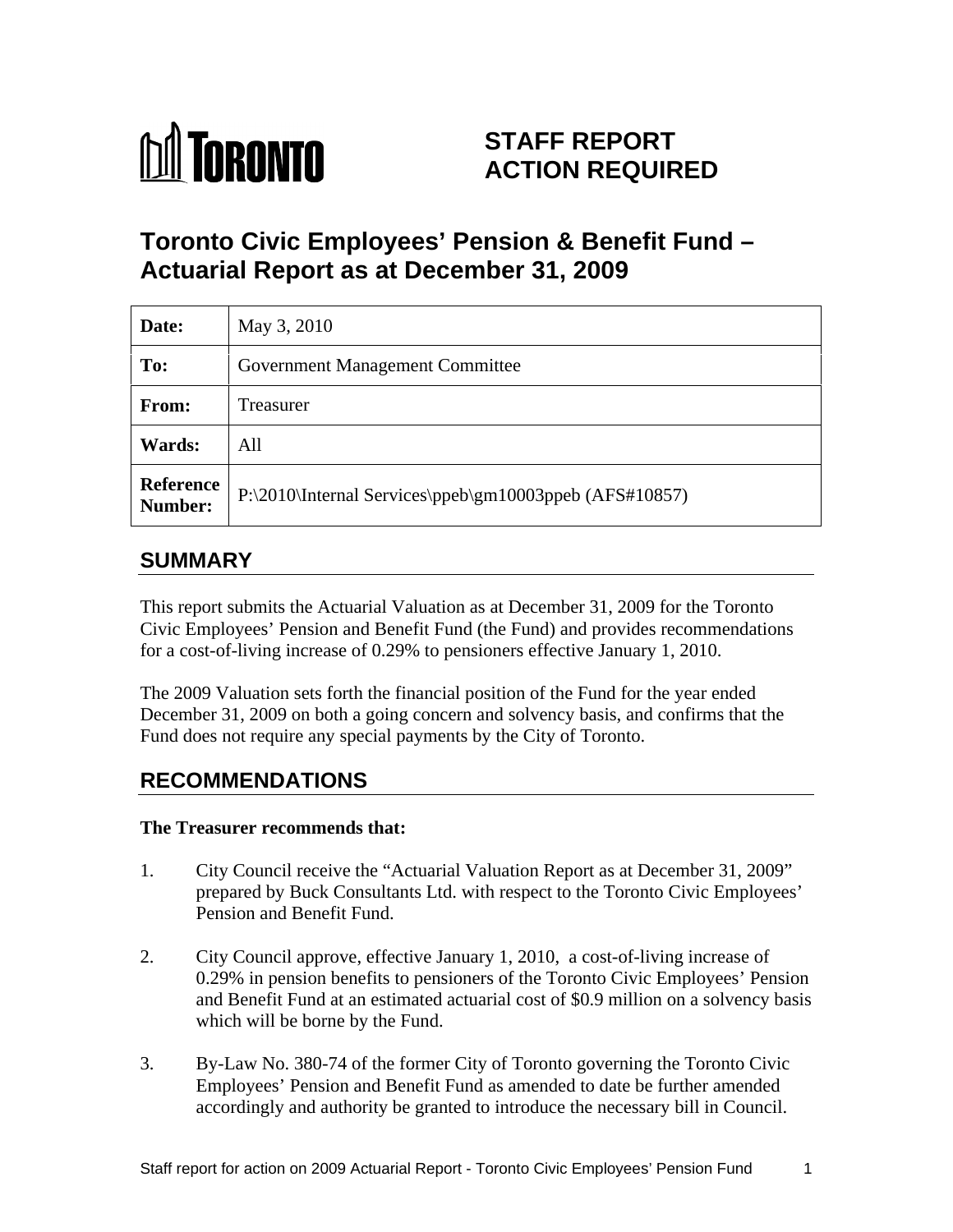4. City Council authorize the appropriate City officials to take the necessary action to give effect to the foregoing recommendations.

#### **Financial Impact**

The estimated actuarial cost of the recommended 0.29% cost-of-living increase is \$0.8 million on a going-concern basis and \$0.9 million on a solvency basis. This increase is payable from the assets of the fund and would not create any funding shortfall or financial difficulty for the Fund.

As at December 31, 2009, the Fund had a smoothed going-concern surplus of \$139.6 million and an unsmoothed solvency surplus of \$68.7 million.

The Deputy City Manager and Chief Financial Officer has reviewed this report and agrees with the financial impact information.

### **DECISION HISTORY**

The Actuarial Valuation Report of the Fund is submitted annually to Council. The last such report was considered by City Council at its meeting held on September 30, 2009 and October 1, 2009, when it adopted Government Management Meeting Report No. 24, Item GM24.13 entitled "Toronto Civic Employees' Pension and Benefit Fund - Actuarial Report as at December 31, 2008".

Following is the link to the decision document and the report. http://www.toronto.ca/legdocs/mmis/2009/gm/reports/2009-09-17-gm24 cr.htm#GM24.13

### **ISSUE BACKGROUND**

The pension plan for which the Fund exists is one of five pre-OMERS pension plans sponsored by the City of Toronto. It covers (1) one active member, 835 retired members and 662 survivor pensioners. The Fund's Administrator is The Toronto Civic Employees' Pension Committee (the Pension Committee).

Pension plans are governed by the *Pension Benefits Act* (PBA) and regulated through the Financial Services Commission of Ontario (FSCO). The FSCO is an arm's-length agency of the Ontario Ministry of Finance, which is responsible for the administration and enforcement of the PBA and regulations under the Act. The PBA establishes the minimum standards for registered pension plans and the regulations under it require, the preparation and filing (at least every three years) of an Actuarial Valuation of a pension plan's assets and liabilities in order to determine the funded status of the plan on both a going-concern basis and a solvency basis.

Going-concern valuation: assumes that the plan will be ongoing for an indefinite period of time. The valuation predicts how liabilities and assets are likely to accumulate in the future. A going-concern comparison of the plan's projected performance with its actual performance over the past three (3) year period can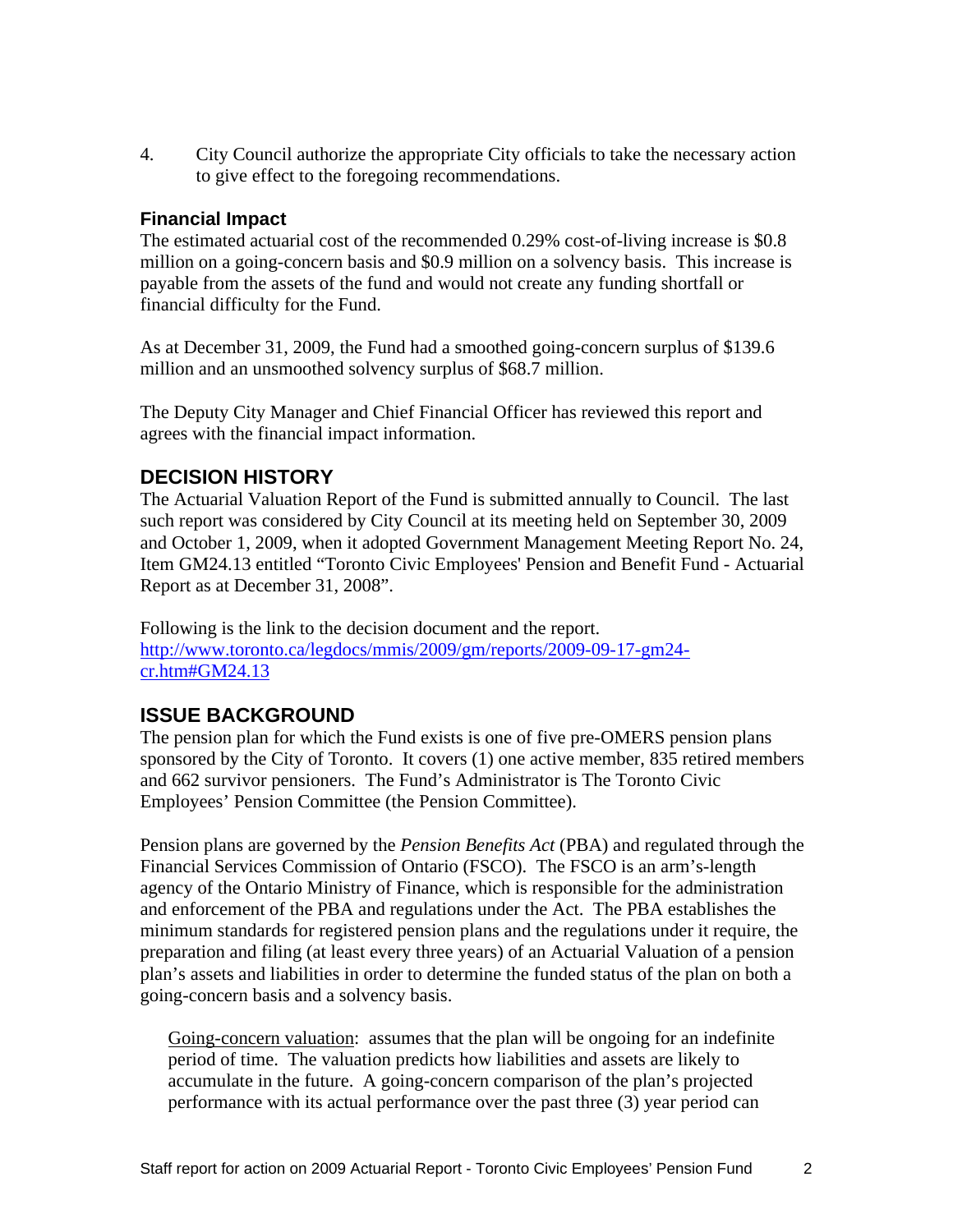generate either a going-concern surplus (if the valuation shows the plan to be overfunded) or an "unfunded liability" (if the valuation shows the plan to be underfunded). An unfunded liability on a going-concern basis must be eliminated by the employer by one or more special payments which may be amortized over a period not exceeding fifteen (15) years.

Solvency valuation: assumes that the plan was wound up on the Valuation date with all amounts coming due (*i.e.*, as if its assets had been used to meet its existing liabilities, including the purchase of annuities for its pensioners and unretired members). If a plan had greater assets than liabilities on a solvency basis on the Valuation Date, it has an actuarial surplus. If there were more liabilities than assets the plan has a "solvency deficiency" and, in order to comply with the PBA, that deficiency must be eliminated by the employer by one or more special payments which may be amortized over a period of no longer than five (5) years.

Actuarial valuation reports must be filed with FSCO and the Canada Revenue Agency (CRA) every three (3) years, unless at the end of any year the plan has a going concern unfunded liability or a solvency deficiency in excess of 10% (*i.e.*, the plan is less than 90% funded) in which case it must be filed each year, until the deficiency is eliminated.

#### Asset Mix and Investment Returns

Given the demographics of the plan, the Pension Committee invests the Fund's assets conservatively in a well-diversified portfolio of equity and fixed-income securities. The Pension Committee monitors the investments of the Fund prudently with advice from an investment consultant who is retained by the Committee and in accordance with the Fund's Statement of Investment Policies and Procedures, which is reviewed and approved annually by the Committee.

> **Asset Mix** Cash & Equivalents  $0\%$ Bonds 50% Canadian Equity **20%** U.S. and Other Foreign Equity  $30\%$ **TOTAL 100%**

The target asset mix of the Fund as set out in the Statement of Investment Policies and Procedures is as follows:

The annual market rate of return of the Toronto Civic Employees' Pension and Benefit Fund was 13.4% for 2009.

#### **COMMENTS**

The fund's Actuary, Buck Consultants Ltd., conducts an annual actuarial valuation of the Fund's assets and liabilities and recently submitted to the Pension Committee its actuarial valuation report for 2009. The purpose of the valuation is to determine: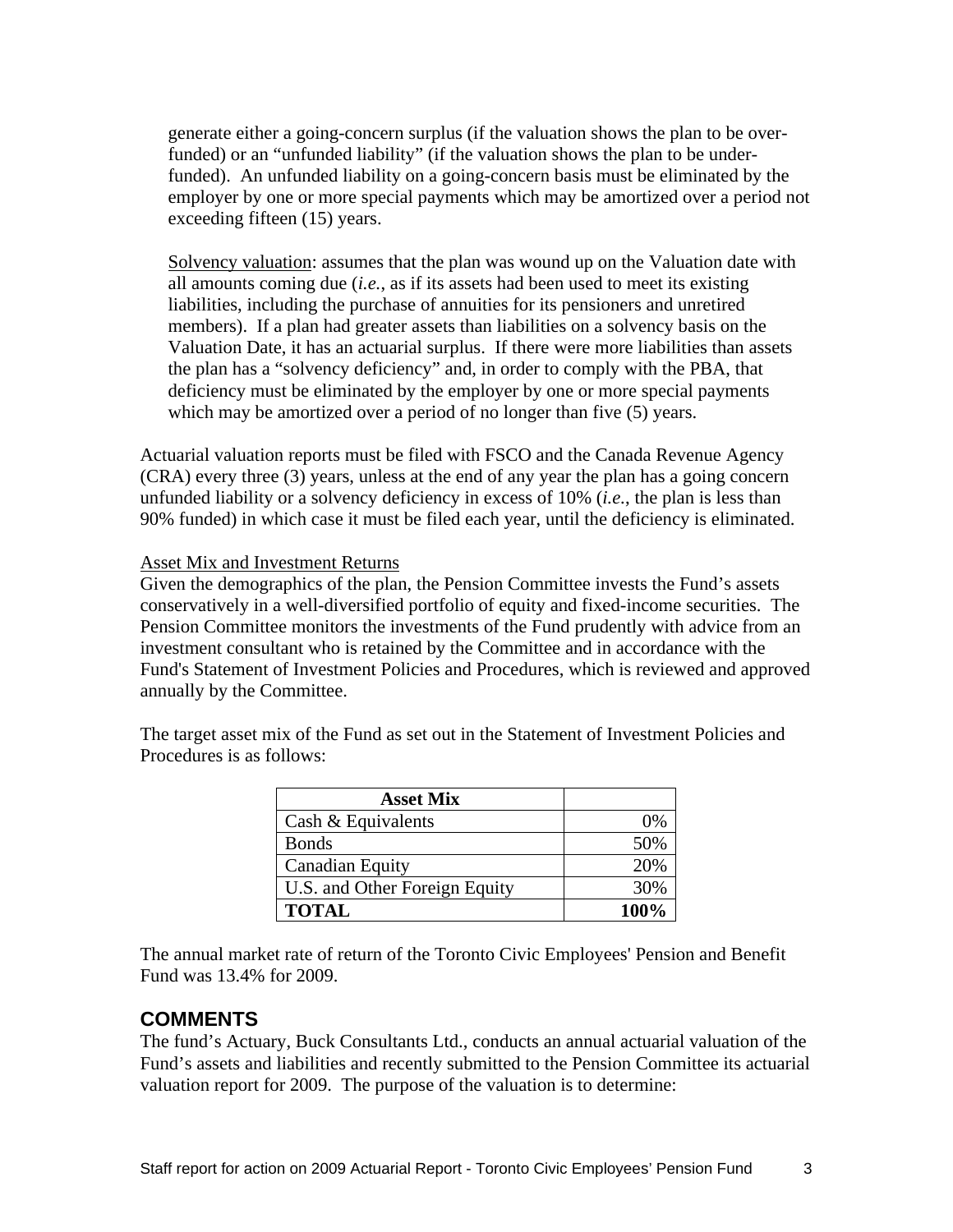- (a) the financial position of the Fund as at December 31, 2009 on both a going-concern and a solvency basis; and
- (b) the minimum funding requirements by the City and the plan members during the 2009 calendar year.

#### **Going Concern Valuation Going Concern Valuation**

The valuation shows that at December 31, 2009, the Fund had actuarial assets of \$411.3 million, actuarial liabilities of \$271.7 million and a going-concern surplus of \$139.6 million.

#### Solvency Valuation Solvency Valuation

As part of the Actuarial Valuation, the actuary completed a solvency valuation comparing the fund's assets at market value with the cost to satisfy the fund's obligations by purchasing annuities at wind-up. The report shows that on a solvency basis, the value of the assets of \$376.9 million exceeds the solvency liabilities of \$308.2 million, producing a solvency surplus of \$68.7 million.

#### Cost-of-Living Increase

The Fund can be compared to the Ontario Municipal Employees Retirement System (OMERS) on the basis of plan design and municipal employee plan membership. However, while OMERS provides for automatic indexation, the Fund is governed by Bylaw No. 380-74 of the former City of Toronto as amended which provides for automatic annual cost of living increases in the Consumer Price Index (CPI) only if the following conditions are met:

- (i) there must be sufficient surpluses available to provide for an additional increase;
- (ii) the smoothed investment rate of return for the year in question (which may be negative) must exceed the rate of return required to maintain the actuarial solvency of the Fund.

The financial position of the Fund indicates that there are sufficient surpluses available to provide for an increase. However, the smoothed investment rate of return for 2009 was 4.28% and the required return to maintain the actuarial solvency of the Fund was 4.81%. As a result, condition (ii) was not met and an automatic increase is not called for.

However, given the current healthy financial position of the Fund which reflects a surplus on both a going-concern and a solvency basis, the Pension Committee has recommended that an *ad hoc* cost-of-living increase of 0.29% be approved effective January 1, 2010. The recommended cost of living increase is calculated by dividing the average CPI for the current year by the average CPI for the previous year. The actuarial cost of this increase would be \$0.9 Million on a solvency basis and would be funded through the assets of the Fund.